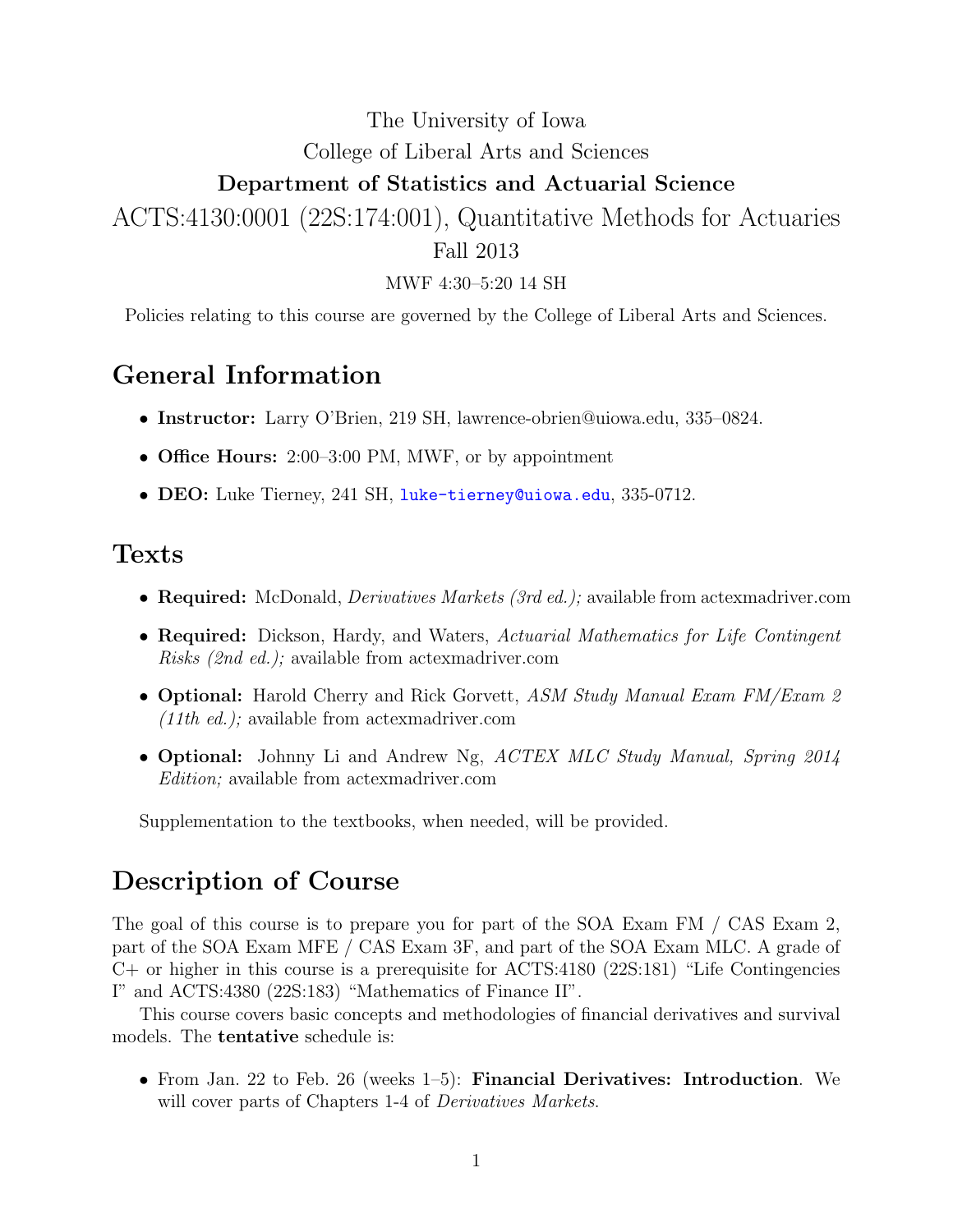- Wed., Feb. 26: Midterm 1.
- From Mar. 3 to Apr. 2 (weeks 6–10): **Financial Derivatives: Introduction and** Intermediate Topics. We will cover parts of Chapters 5, 7, 8, and 15 of Derivatives Markets.
- Fri., Apr. 4: Midterm 2.
- From Apr. 7 (weeks 11–15): Survival Models and Life Tables. We will cover Chapter 1-3 of Actuarial Mathematics for Life Contingent Risks.
- Final Exam: The final examination schedule will be announced later in the semester.

## Grading

- Exams: 80% of your total grade will be based on exams. Each in-class midterm exam will be worth 27.5% and the final will be worth 25%. It is very important to take the examinations at the scheduled times. Early make-up exams will be scheduled only for those who have compelling and convincing reasons; you must notify me at least one full week in advance (except for medical emergencies).
- Quizzes and Homework: The remaining 20% of your total grade will be based on quizzes and homework problems. Quizzes will be given at random times. Please note that we may have two quizzes in the same week or a week without any quiz. Absolutely no make-up will be given for missed quizzes under any circumstances. Homework will be due one week after being assigned. Since the grader will not have enough time to grade each problem, only a subset of the assigned problems will be graded. Late homework will not be accepted under any circumstances. Homework must be neatly written (points will be deducted for failing to do so). Excessively sloppy homework will receive a score of 0. You are always welcome (and even encouraged) to discuss homework problems with me (during my office hours or by appointment) or with your colleagues. However, what you hand in must ultimately be your own work. The lowest two quizzes and/or homework scores (i.e. either the lowest two quizzes, the lowest quiz and homework, or the two lowest homework) will be dropped from your total grade.

Midterms, final and quizzes are closed book exams with no notes of any kind. Necessary formulas are to be memorized. Plus/minus grading will be used for your total grade. Please note that the grade A+ is very rarely given in this course and only in extraordinary situations.

### Calculators

You will need either the Texas Instruments BA II Plus or the BA II Plus Professional calculator. These calculators are also allowed on the SOA / CAS exams.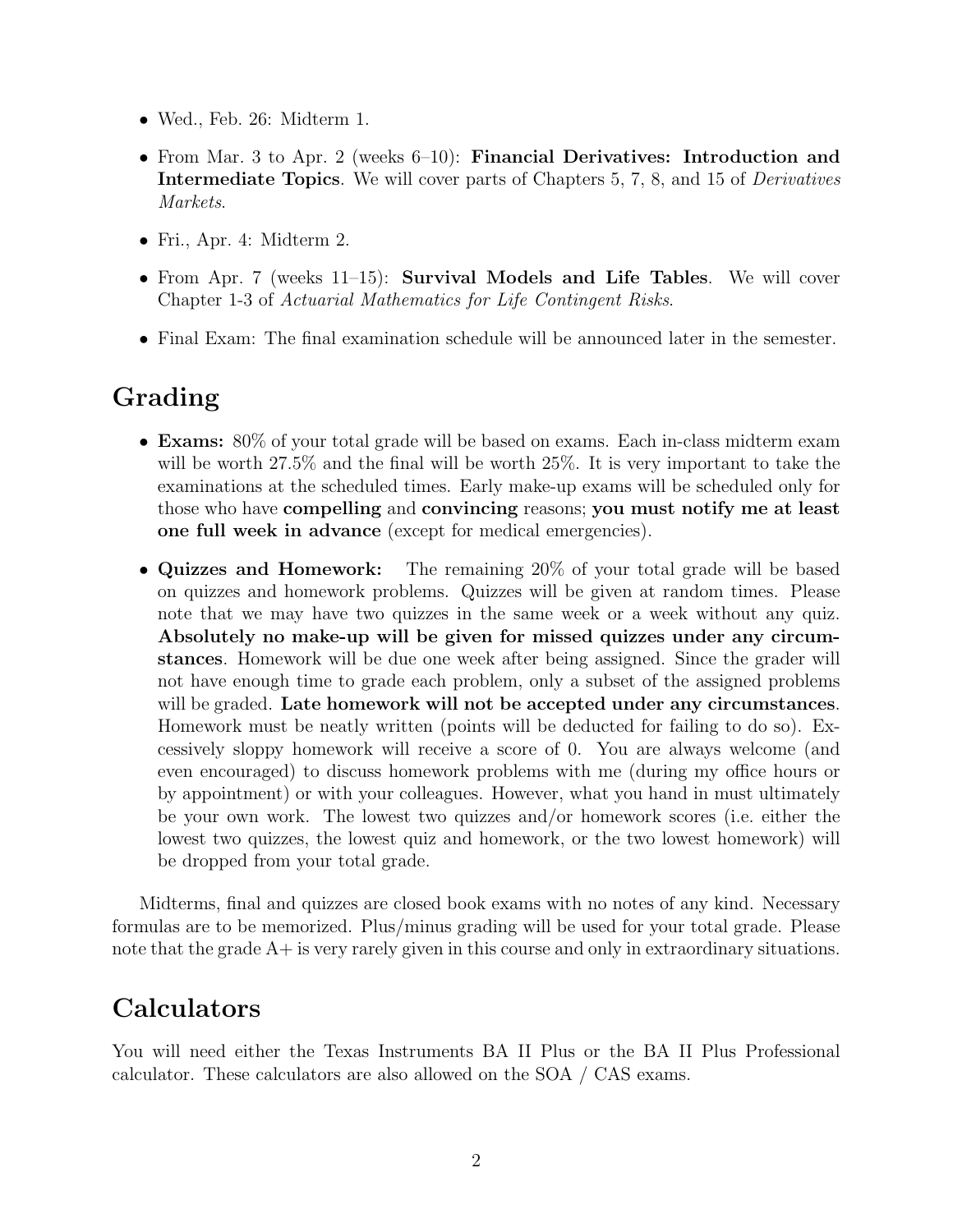## The College of Liberal Arts and Sciences Policies and Procedures

## Administrative Home

The College of Liberal Arts and Sciences is the administrative home of this course and governs matters such as the add/drop deadlines, the second-grade-only option, and other related issues. Different colleges may have different policies. Questions may be addressed to 120 SH or see the CLAS Academic Handbook:

<http://www.clas.uiowa.edu/students/handbook/>

## Electronic Communication

University policy specifies that students are responsible for all official correspondences sent to their University of Iowa e-mail address (@uiowa.edu). Faculty and students should use this account for correspondences. (Operations Manual, III.15.2. Scroll down to k.11: <http://www.uiowa.edu/~our/opmanual/iii/15.htm#152>)

## Accommodations for Disabilities

A student seeking academic accommodations should first register with Student Disability Services and then meet privately with the course instructor to make particular arrangements. See [http://www.uiowa.edu/~sds](http://www.uiowa.edu/~sds/) for more information.

# Academic Honesty

The College of Liberal Arts and Sciences expects all students to do their own work, as stated in the [CLAS Code of Academic Honesty.](http://clas.uiowa.edu/students/handbook/academic-fraud-honor-code) Instructors fail any assignment that shows evidence of plagiarism or other forms of cheating, also reporting the student's name to the College. A student reported to the College for cheating is placed on disciplinary probation; a student reported twice is suspended or expelled.

## CLAS Final Examination Policies

Final exams may be offered only during finals week. No exams of any kind are allowed during the last week of classes. Students should not ask their instructor to reschedule a final exam since the College does not permit rescheduling of a final exam once the semester has begun. Questions should be addressed to the Associate Dean for Undergraduate Programs and Curriculum.